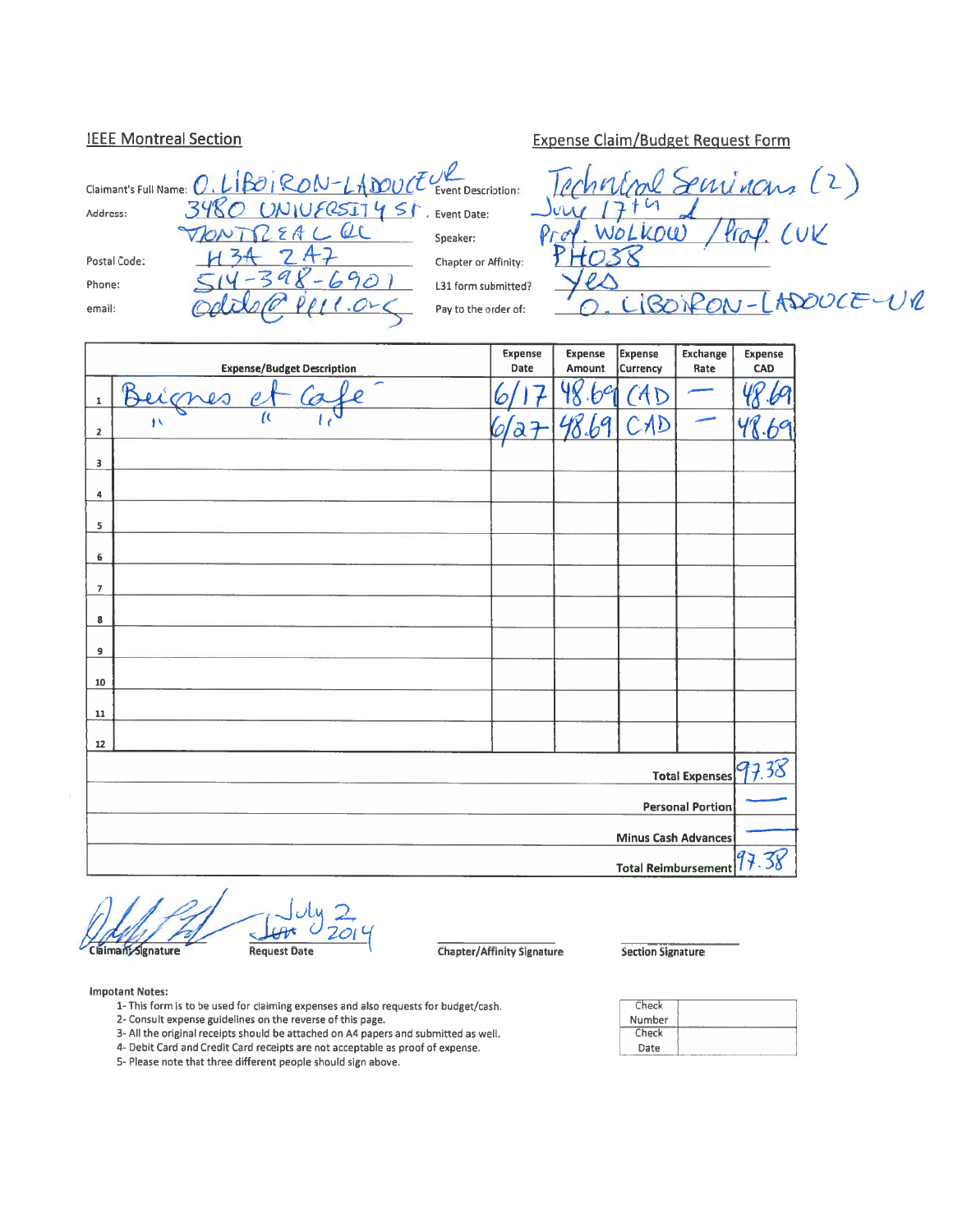**IEEE vTools.Meetings Home** | **IEEE.org** | **IEEE Standards Association** | **Join IEEE** | **More IEEE Sites**





**Home Find Meetings Schedule Meeting L31 Meeting Reports About**

Welcome, ODILE LIBOIRON-LADOUCEUR! (Logout) **Help** 

MeetingReport was successfully created.

|                                  | The Role of Fast Charge Dynamics in<br>Title Heterogeneous Catalysis by Transient<br>Spectroscopy                                                                                                                                                                                                                                                                                                                                                                                                                                                                                                                                                                                                                                                                                                                                                                                                                                                                                                                                                                                                                                                                                                  |
|----------------------------------|----------------------------------------------------------------------------------------------------------------------------------------------------------------------------------------------------------------------------------------------------------------------------------------------------------------------------------------------------------------------------------------------------------------------------------------------------------------------------------------------------------------------------------------------------------------------------------------------------------------------------------------------------------------------------------------------------------------------------------------------------------------------------------------------------------------------------------------------------------------------------------------------------------------------------------------------------------------------------------------------------------------------------------------------------------------------------------------------------------------------------------------------------------------------------------------------------|
| Event Category Technical         |                                                                                                                                                                                                                                                                                                                                                                                                                                                                                                                                                                                                                                                                                                                                                                                                                                                                                                                                                                                                                                                                                                                                                                                                    |
| Event Sub-category Not Available |                                                                                                                                                                                                                                                                                                                                                                                                                                                                                                                                                                                                                                                                                                                                                                                                                                                                                                                                                                                                                                                                                                                                                                                                    |
|                                  | The ability to resolve the individual steps of a heterogeneous chemical reaction using<br>rates determined directly by transient spectroscopy would inform theory and the design<br>artificial photosynthetic systems. This talk will discuss how surface potential differentiates<br>the kinetics of the first hole transfer in the water oxidation reaction from the subsequent<br>steps in a model system, the n-SrTiO3/water interface of a photo-electrochemical cell.<br>The shape and magnitude of the activation barrier for the suggested reaction $h_{+} + OH_{-}$<br>Description OH* is found, along with a potential for the Nernstian equilibrium of OH-/OH* that is in<br>rough agreement with gas phase photoemission studies. The talk will also discuss the<br>transient spectroscopy of a more general type of artificial photosynthetic device, where<br>hole injection from a photodiode into a catalyst over-layer initiates the reaction. This<br>configuration allows one to investigate individual hole transfers of the water oxidation<br>reaction in a range catalytic materials and with a tunable device that mimics applicable<br>artificial photosynthetic systems. |
|                                  | Keywords Spectroscopy, photosynthesis                                                                                                                                                                                                                                                                                                                                                                                                                                                                                                                                                                                                                                                                                                                                                                                                                                                                                                                                                                                                                                                                                                                                                              |
| Guest Attendance 19              |                                                                                                                                                                                                                                                                                                                                                                                                                                                                                                                                                                                                                                                                                                                                                                                                                                                                                                                                                                                                                                                                                                                                                                                                    |
| IEEE Member Attendance 4         |                                                                                                                                                                                                                                                                                                                                                                                                                                                                                                                                                                                                                                                                                                                                                                                                                                                                                                                                                                                                                                                                                                                                                                                                    |
|                                  | Start Time 2014-06-27 15:00:00                                                                                                                                                                                                                                                                                                                                                                                                                                                                                                                                                                                                                                                                                                                                                                                                                                                                                                                                                                                                                                                                                                                                                                     |
|                                  | End Time 2014-06-27 16:15:00                                                                                                                                                                                                                                                                                                                                                                                                                                                                                                                                                                                                                                                                                                                                                                                                                                                                                                                                                                                                                                                                                                                                                                       |
|                                  | Time Zone Canada/Eastern                                                                                                                                                                                                                                                                                                                                                                                                                                                                                                                                                                                                                                                                                                                                                                                                                                                                                                                                                                                                                                                                                                                                                                           |
|                                  | Location                                                                                                                                                                                                                                                                                                                                                                                                                                                                                                                                                                                                                                                                                                                                                                                                                                                                                                                                                                                                                                                                                                                                                                                           |
| Region 7                         |                                                                                                                                                                                                                                                                                                                                                                                                                                                                                                                                                                                                                                                                                                                                                                                                                                                                                                                                                                                                                                                                                                                                                                                                    |
|                                  | Section MONTREAL                                                                                                                                                                                                                                                                                                                                                                                                                                                                                                                                                                                                                                                                                                                                                                                                                                                                                                                                                                                                                                                                                                                                                                                   |
|                                  | OrganizationalUnit AP03/MTT17/PHO36                                                                                                                                                                                                                                                                                                                                                                                                                                                                                                                                                                                                                                                                                                                                                                                                                                                                                                                                                                                                                                                                                                                                                                |
|                                  | City Montreal                                                                                                                                                                                                                                                                                                                                                                                                                                                                                                                                                                                                                                                                                                                                                                                                                                                                                                                                                                                                                                                                                                                                                                                      |
| State/Province Quebec            |                                                                                                                                                                                                                                                                                                                                                                                                                                                                                                                                                                                                                                                                                                                                                                                                                                                                                                                                                                                                                                                                                                                                                                                                    |
| Country Canada                   |                                                                                                                                                                                                                                                                                                                                                                                                                                                                                                                                                                                                                                                                                                                                                                                                                                                                                                                                                                                                                                                                                                                                                                                                    |

### **1st Speaker**

Topic The Role of Fast Charge Dynamics in Heterogeneous Catalysis by Transient Spectroscopy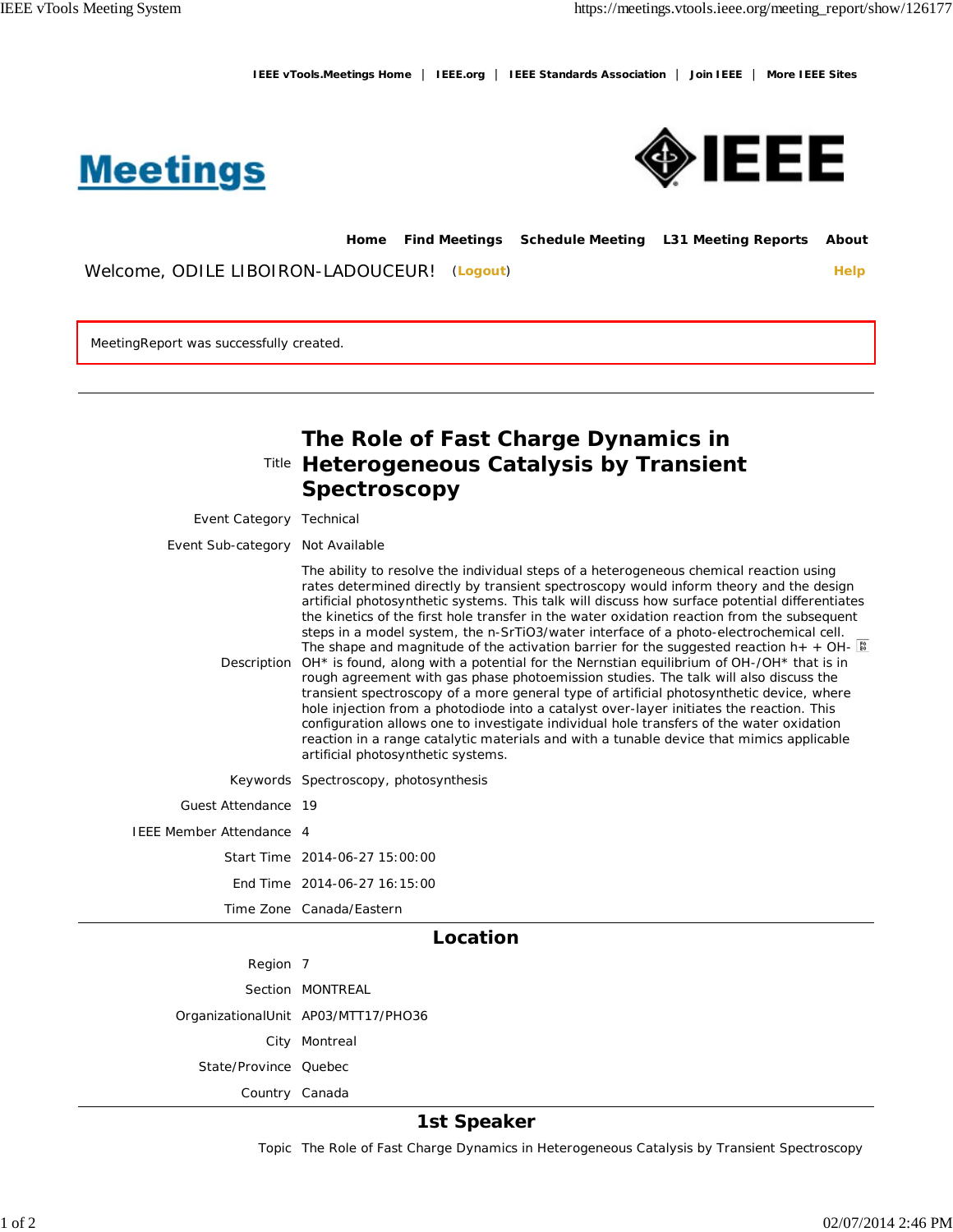| Prefix Prof.                                |                                                                |
|---------------------------------------------|----------------------------------------------------------------|
| First Name Tanja                            |                                                                |
| Last Name Cuk                               |                                                                |
|                                             | Display Name Prof. Tanja Cuk                                   |
|                                             | City Berkeley                                                  |
|                                             | Country United States                                          |
| State/Province California                   |                                                                |
|                                             | E-Mail Address tanjacuk@berkeley.edu                           |
|                                             | Organization Department of Chemistry, University of California |
|                                             | <b>Submission Info</b>                                         |
|                                             | Created On 2014-07-02 18:45:55 UTC                             |
|                                             | Submitter ODILE LIBOIRON-LADOUCEUR                             |
|                                             | Submitter Email odile.liboiron-ladouceur@mcgill.ca             |
| <b>Create from Existing</b>                 | Edit                                                           |
| <b>List Current Reports (in my Section)</b> | Search Reports (across system)<br>g.                           |

Editing L31 reports is only allowed for one week after the initial submission. If changes are required later, please contact **l31-help@ieee.org** for assistance.



**vTools.Meetings Home** | **Privacy & Opting Out of Cookies** | **Terms & Conditions** | **Nondiscrimination Policy** © Copyright 2006-2014 IEEE - All Rights Reserved.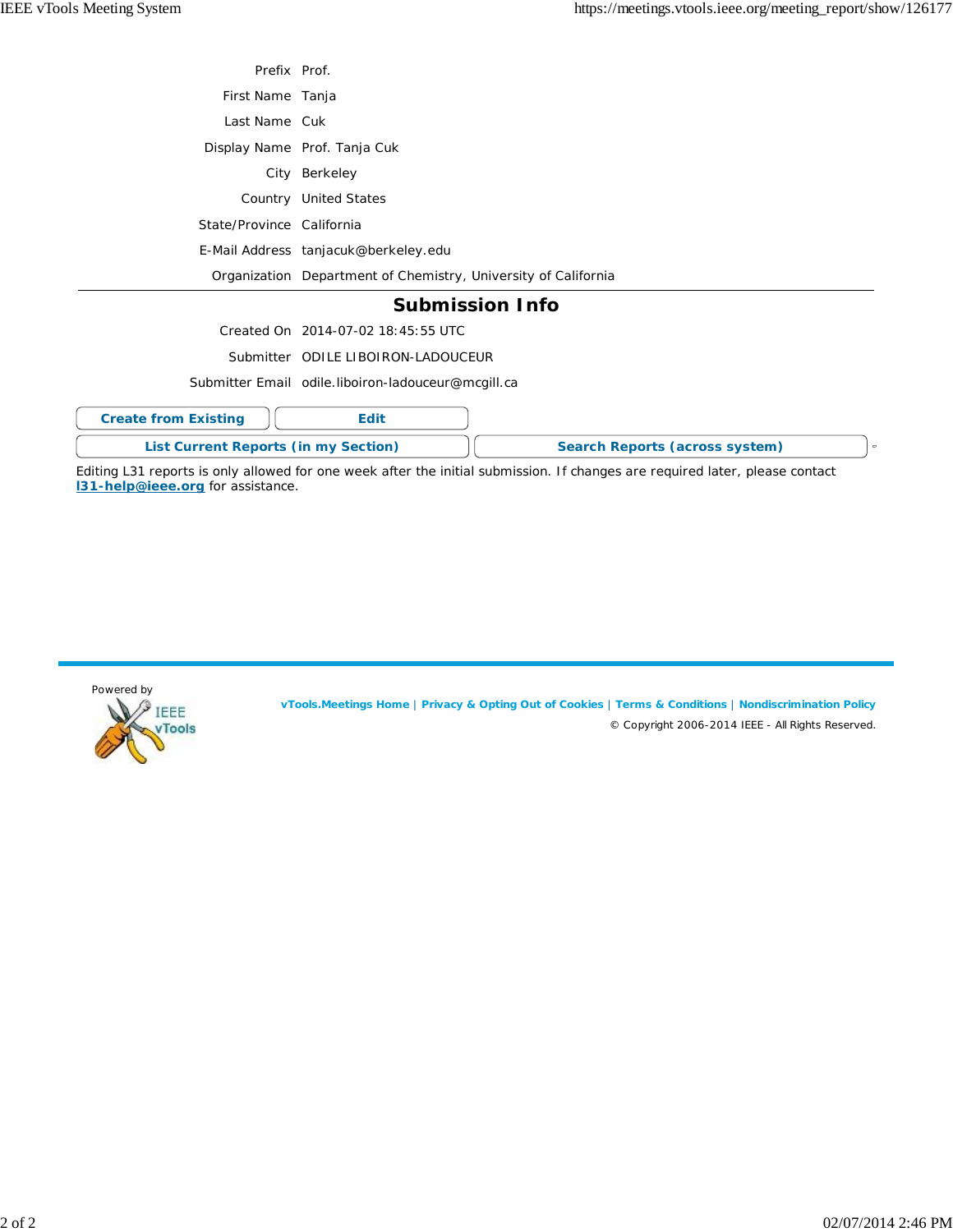**IEEE vTools.Meetings Home** | **IEEE.org** | **IEEE Standards Association** | **Join IEEE** | **More IEEE Sites**





**Home Find Meetings Schedule Meeting L31 Meeting Reports About**

Welcome, ODILE LIBOIRON-LADOUCEUR! (**Logout**) **Help**

MeetingReport was successfully updated.

# Title **Bulding Atom-Scale Circuitry**

Event Category Technical

Event Sub-category Not Available

Quantum dots are small entities, typically consisting of just a few thousands atoms, that in some ways act like a single atom. The constituent atoms in a dot coalesce their electronic properties to exhibit fairly simple and potentially very useful properties. It turns out that collectives of dots exhibit joint electronic properties of yet more interest. Unfortunately, though extremely small, the still considerable size of typical quantum dots puts a limit on how close multiple dots can be placed, and that in turn limits how strong the coupling between dots can be. Because inter-dot coupling is weak, properties of interest are only manifest at very low temperatures (milliKelvin). In this work the ultimate small quantum dot is described – we replace an "artificial atom" with a true atom - with great benefit.

It is demonstrated that the zero-dimensional character of the silicon atom dangling bond (DB) state allows controlled formation and occupation of a new form of quantum dot assemblies - at room temperature. Coulomb repulsion causes DBs separated by less than ~2 nm to experience reduced localized charge. The unoccupied states so created allow a previously unobserved electron tunnel-coupling of DBs, evidenced by a pronounced

**Description** 

change in the time-averaged view recorded by scanning tunneling microscopy. It is shown that fabrication geometry determines net electron occupation and tunnel-coupling strength within multi-DB ensembles and moreover that electrostatic separation of degenerate states allows controlled electron occupation within an ensemble.

Some speculation on the viability of a new "atomic electronics" based upon these results will be offered.

As new technologies require new fabrication and analytical tools, a few words about robust, readily repairable, single atom tips will be offered too. This tip may be an ideal scanned probe fabrication tool. The same tip is an exquisite electron source – it exhibits 4x greater coherence than previous point sources. The same tip is evidently the best known He+ and Ne+ ion source also. It will enable a commercial critical dimension Ne+ Helium ion microscope and it may be the source in a non-staining ion machining tool.

Keywords Quantum dot, atomic electronics

Guest Attendance 15

IEEE Member Attendance 4

Invite Students true

- Start Time 2014-06-17 14:00:00
- End Time 2014-06-17 15:15:00
- Time Zone Canada/Eastern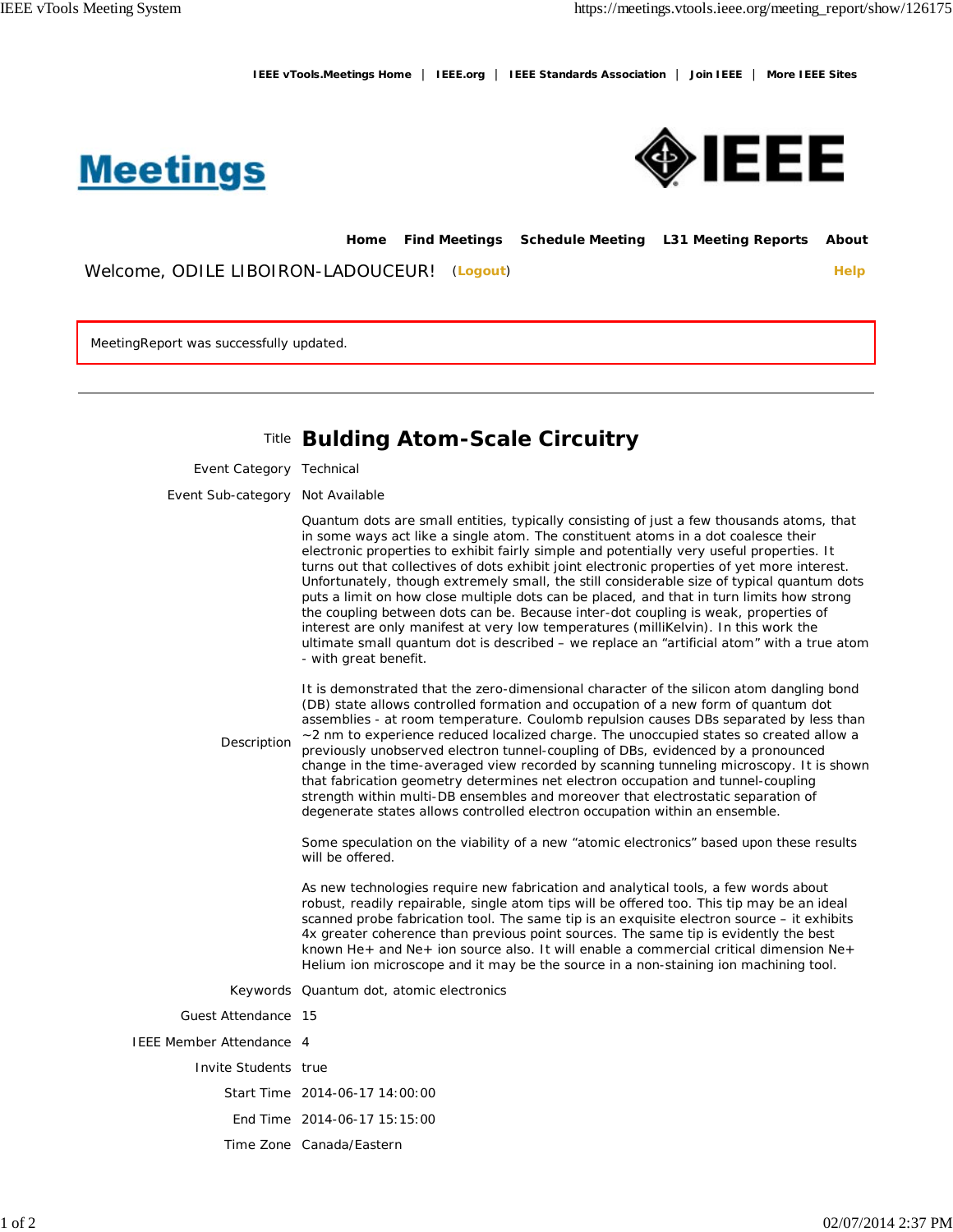## **Location**

Region 7 Section MONTREAL OrganizationalUnit AP03/MTT17/PHO36 City Montreal State/Province Quebec

Country Canada

## **1st Speaker**

|                       | Topic Building Atom-Scale Circuitry |
|-----------------------|-------------------------------------|
| Prefix Prof.          |                                     |
| First Name Robert     |                                     |
| Middle Name A.        |                                     |
| Last Name Wolkow      |                                     |
|                       | Display Name Prof. Robert A. Wolkow |
|                       | City Edmonton                       |
| Country Canada        |                                     |
| State/Province Quebec |                                     |
|                       | E-Mail Address rwolkow@ualberta.ca  |
|                       | Organization University of Alberta  |

### **Submission Info**

Created On 2014-07-02 18:31:53 UTC

Submitter ODILE LIBOIRON-LADOUCEUR

Submitter Email odile.liboiron-ladouceur@mcgill.ca

| <b>Create from Existing</b> |                                      |                                |  |
|-----------------------------|--------------------------------------|--------------------------------|--|
|                             | List Current Reports (in my Section) | Search Reports (across system) |  |

Editing L31 reports is only allowed for one week after the initial submission. If changes are required later, please contact **l31-help@ieee.org** for assistance.



**vTools.Meetings Home** | **Privacy & Opting Out of Cookies** | **Terms & Conditions** | **Nondiscrimination Policy** © Copyright 2006-2014 IEEE - All Rights Reserved.